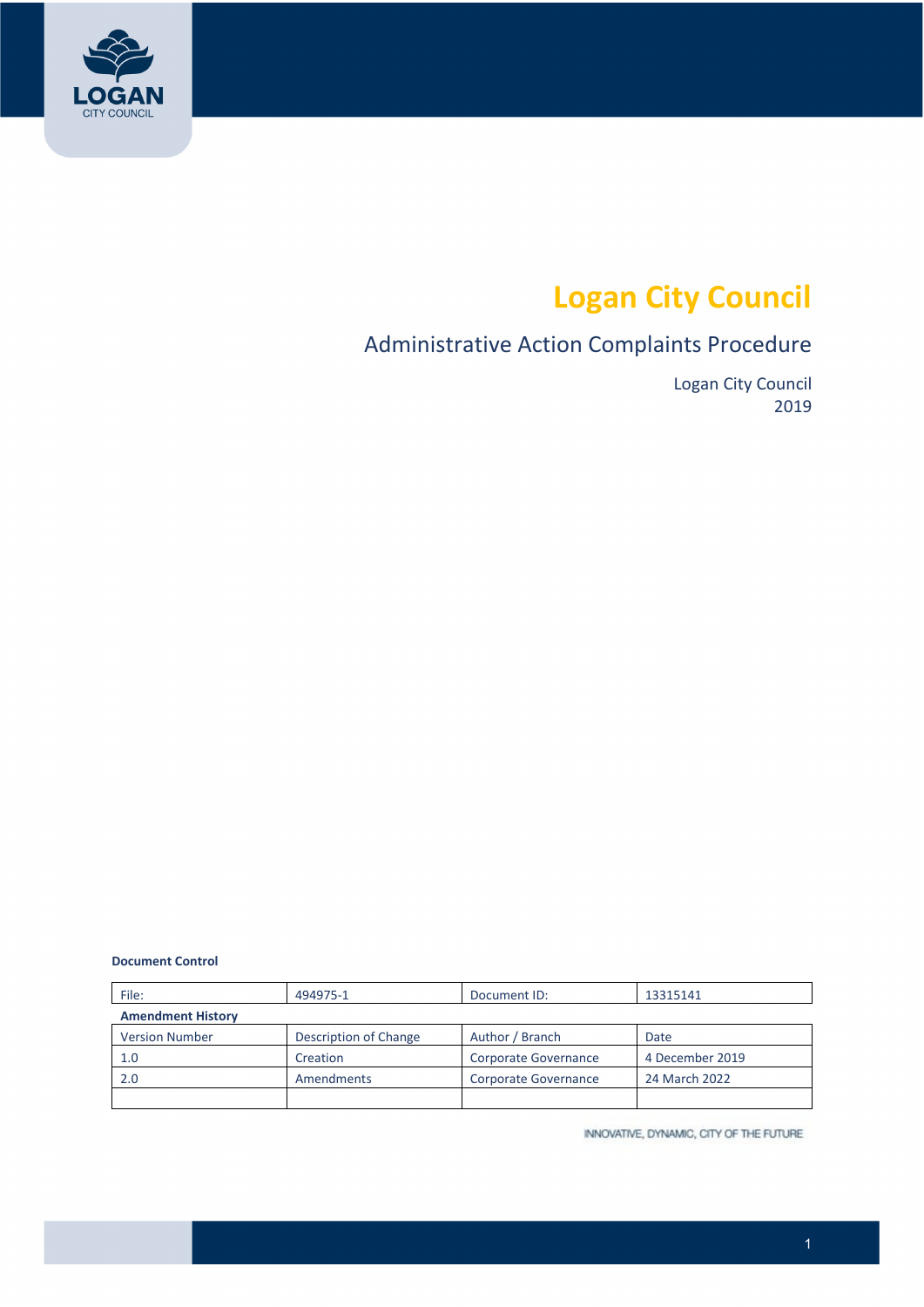#### **Table of Contents**

| $\mathbf{1}$   |     |                                                                            |  |
|----------------|-----|----------------------------------------------------------------------------|--|
| $\overline{2}$ |     |                                                                            |  |
|                | 2.1 | Distinction between an administrative action and a request for service 4   |  |
| 3              |     |                                                                            |  |
|                | 3.1 |                                                                            |  |
|                | 3.2 | Making an administrative action complaint on behalf of another person5     |  |
|                | 3.3 |                                                                            |  |
|                | 3.4 |                                                                            |  |
|                | 3.5 |                                                                            |  |
|                | 3.6 |                                                                            |  |
|                | 3.7 |                                                                            |  |
|                | 3.8 |                                                                            |  |
| 4              |     | Receiving, acknowledging and assessing an administrative action complaint7 |  |
|                | 4.1 |                                                                            |  |
|                | 4.2 |                                                                            |  |
|                | 4.3 |                                                                            |  |
|                | 4.4 |                                                                            |  |
|                | 4.5 |                                                                            |  |
|                | 4.6 |                                                                            |  |
|                | 4.7 |                                                                            |  |
|                | 4.8 |                                                                            |  |
| 5              |     |                                                                            |  |
|                | 5.1 |                                                                            |  |
|                | 5.2 |                                                                            |  |
|                | 5.3 |                                                                            |  |
|                | 5.4 | Office of Queensland Ombudsman Good Decision Making Guidance  10           |  |
| 6              |     |                                                                            |  |
|                | 6.1 |                                                                            |  |
|                | 6.2 |                                                                            |  |
| 7              |     |                                                                            |  |
|                | 7.1 |                                                                            |  |
|                | 7.2 |                                                                            |  |
| 8              |     |                                                                            |  |
| 9              |     |                                                                            |  |
| 10             |     |                                                                            |  |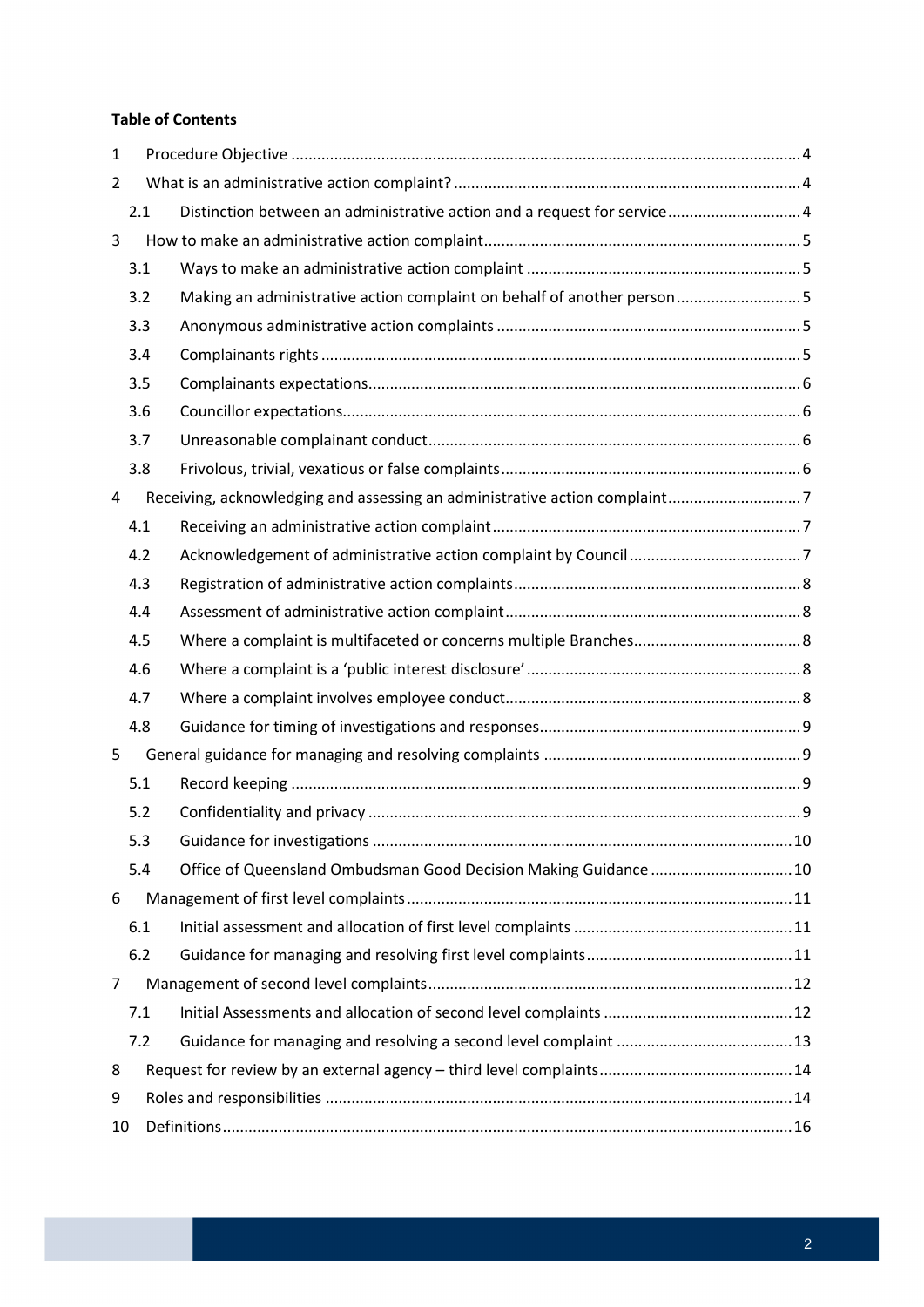## **Appendices**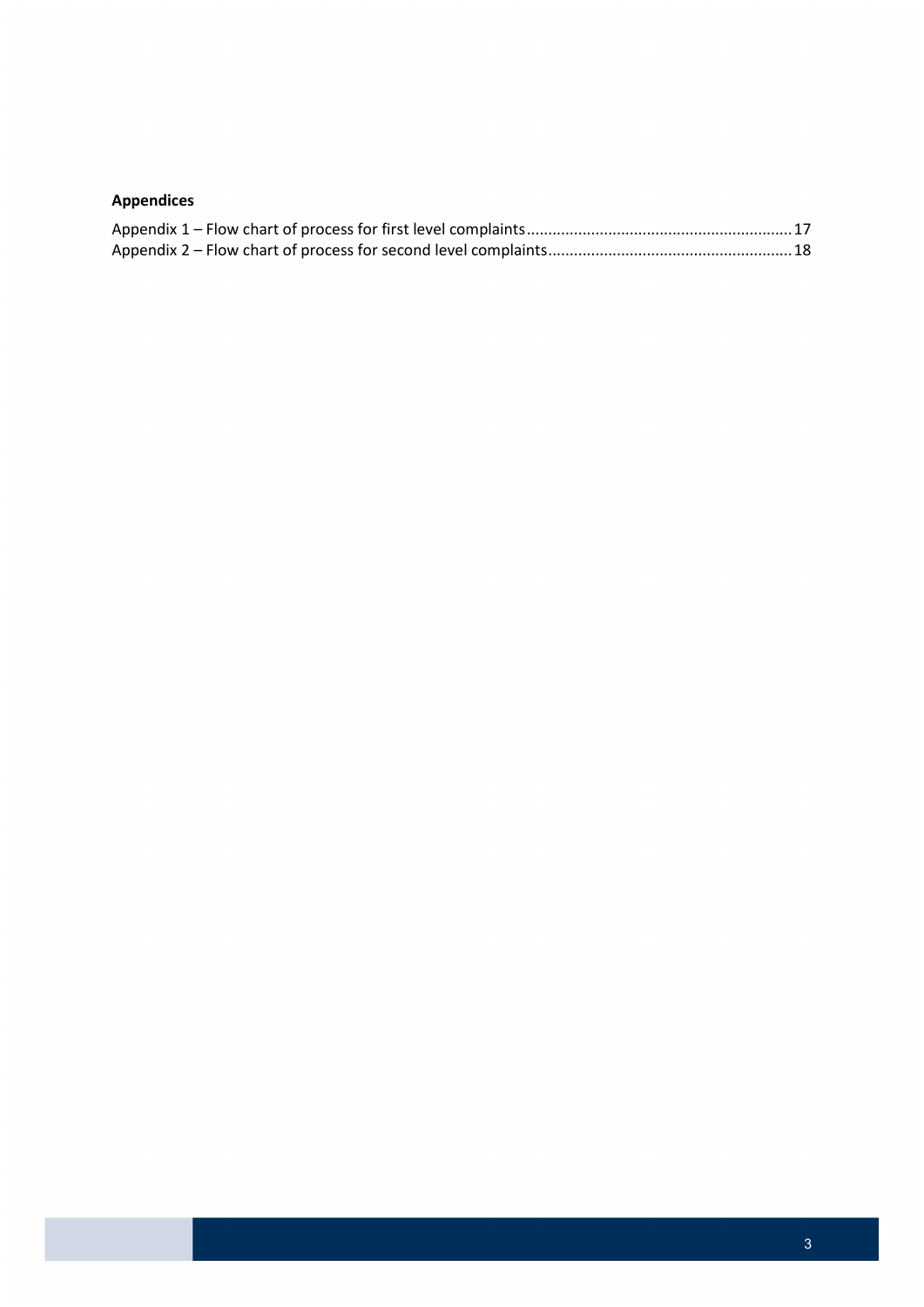# <span id="page-3-0"></span>**1 Procedure Objective**

This Procedure sets out the process for management of all administrative action complaints. Any exceptions to this process must have the prior written approval of the Chief Executive Officer (CEO), or in the case of a Councillor or CEO, by the Mayor.

# <span id="page-3-1"></span>**2 What is an administrative action complaint?**

 Section 268(2) of the *Local Government Act 2009* (LGA) defines an administrative action complaint as one about an administrative action of Council by an affected person, i.e. one who is affected by the administrative action.

An administrative action of a local government includes the following:

- a decision, a failure to make a decision, including a failure to provide written statement of reasons for a decision,
- an act, or a failure to do an act,
- the formulation of a proposal or intention; and
- the making of a recommendation.

#### Some examples of administrative action complaints may be:

| <b>Type of administrative action</b>      | <b>Complaint examples</b>                                                                                                                            |
|-------------------------------------------|------------------------------------------------------------------------------------------------------------------------------------------------------|
| An act or, failure to do an act           | A repeated complaint about the general<br>quality of a park that is not responded to by<br>Council;                                                  |
|                                           | Failure to take action after a request has<br>been received to fix a pothole in the<br>complainant's street or other place they<br>regularly travel; |
|                                           | Failure to take appropriate action following<br>٠<br>a request by an affected person to<br>investigate a barking dog or noisy air<br>conditioner;    |
|                                           | A complaint about a process that Council is<br>undertaking that is impacting on the<br>complainant.                                                  |
| A decision, a failure to make a decision, | A complaint in respect of a Council decision<br>٠                                                                                                    |
| including a failure to provide a written  | to vary a service.                                                                                                                                   |
| statement of reasons for a decision       | A complaint in respect of a Council decision<br>٠                                                                                                    |
|                                           | to not action a request.                                                                                                                             |
| The formulation of a proposal or          | A complaint in respect of a proposal by<br>$\bullet$                                                                                                 |
| intention                                 | Council to take a particular action in the<br>future.                                                                                                |
| The making of a recommendation            | A complaint in respect of a recommendation                                                                                                           |

#### <span id="page-3-2"></span>**2.1 Distinction between an administrative action and a request for service**

A request for service is not considered to be an administrative action complaint and is not subject to this procedure. Examples of requests for service commonly mistaken for administrative action complaints include:

- A request to mow a park;
- A request to clean a park barbeque;
- A notification of a barking dog; or
- A request to fix a pothole.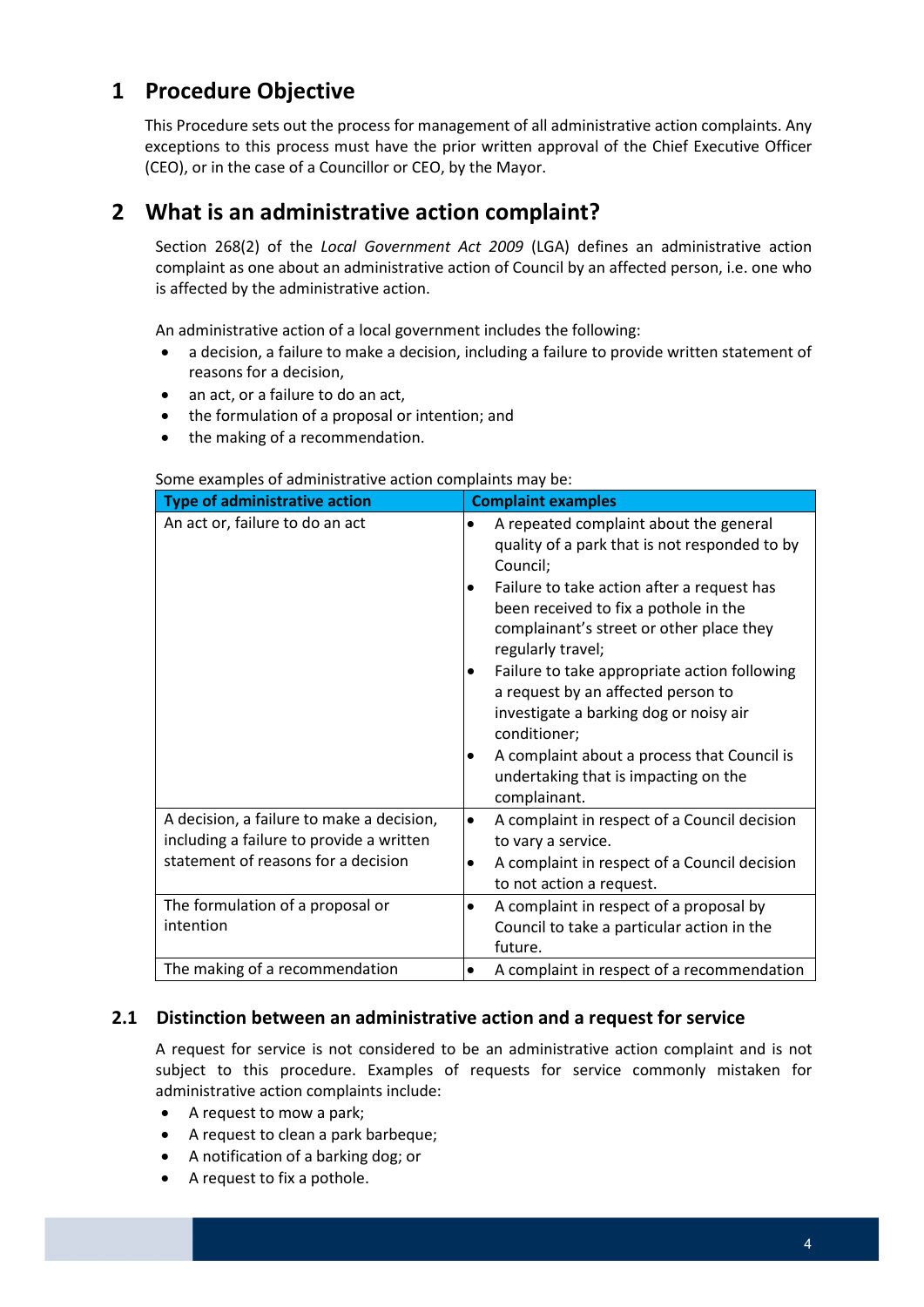# <span id="page-4-0"></span> **3 How to make an administrative action complaint**

### <span id="page-4-1"></span>**3.1 Ways to make an administrative action complaint**

Any affected person can make an administrative action complaint to Council as follows:

- by telephone or in person at our Customer Service Centre; or
- via online form on Council's website; or
- • in writing by letter or email addressed to the Chief Executive Officer at:
	- o [council@logan.qld.gov.au](mailto:council@logan.qld.gov.au)
	- Logan City DC QLD 4114 o Logan City Council PO Box 3226

### <span id="page-4-2"></span>**3.2 Timeframe for lodging an administrative action complaint**

 An initial administrative action complaint must be lodged within 12 months of the date of the responses/advice, and ability to conduct an investigation or review into the matter due to the administrative action. Decisions to take up matters in excess of 12 months old is at the discretion of the relevant delegate having regard to the nature of the issue, previous passage of time, the supporting evidence available, or other legislated processes having taken effect.

 The only exception to the above paragraph is for penalty infringement notices (PIN's). Any request for a PIN review must be submitted within 3 months of the date of the infringement.

In all cases, if a first level review has been completed, a request for the second level review must be made no later than 25 business days after the first level review decision and comply with the expectations set out by section 7.1.

### **3.3 Making an administrative action complaint on behalf of another person**

 An administrative action complaint may be made on another person's behalf, however Council will need to verify that the person making the complaint has the consent of the affected person to make the complaint on their behalf. Council requires that consent be provided in writing and be signed by the affected person. Council will also need to confirm if the affected person is happy for Council to respond directly to their representative.

 should encourage the person to follow the procedure set out above at paragraph 3.1. A paragraph 4.1 below. Where a Councillor receives an administrative action complaint from a person, the Councillor Councillor may refer an administrative action complaint by following the procedure set out in

### <span id="page-4-3"></span>**3.4 Anonymous administrative action complaints**

 Affected persons are able to make an administrative action complaint anonymously either in supporting documents for the administrative action complaint, are provided to enable it to be writing, via email or by telephone. It is important that as much information as possible, and assessed and investigated. A consequence of making an anonymous administrative action complaint is that Council will not be able to advise the complainant of Council's decision in relation to the administrative action complaint.

# <span id="page-4-4"></span>**3.5 Complainants rights**

Complainants are entitled to: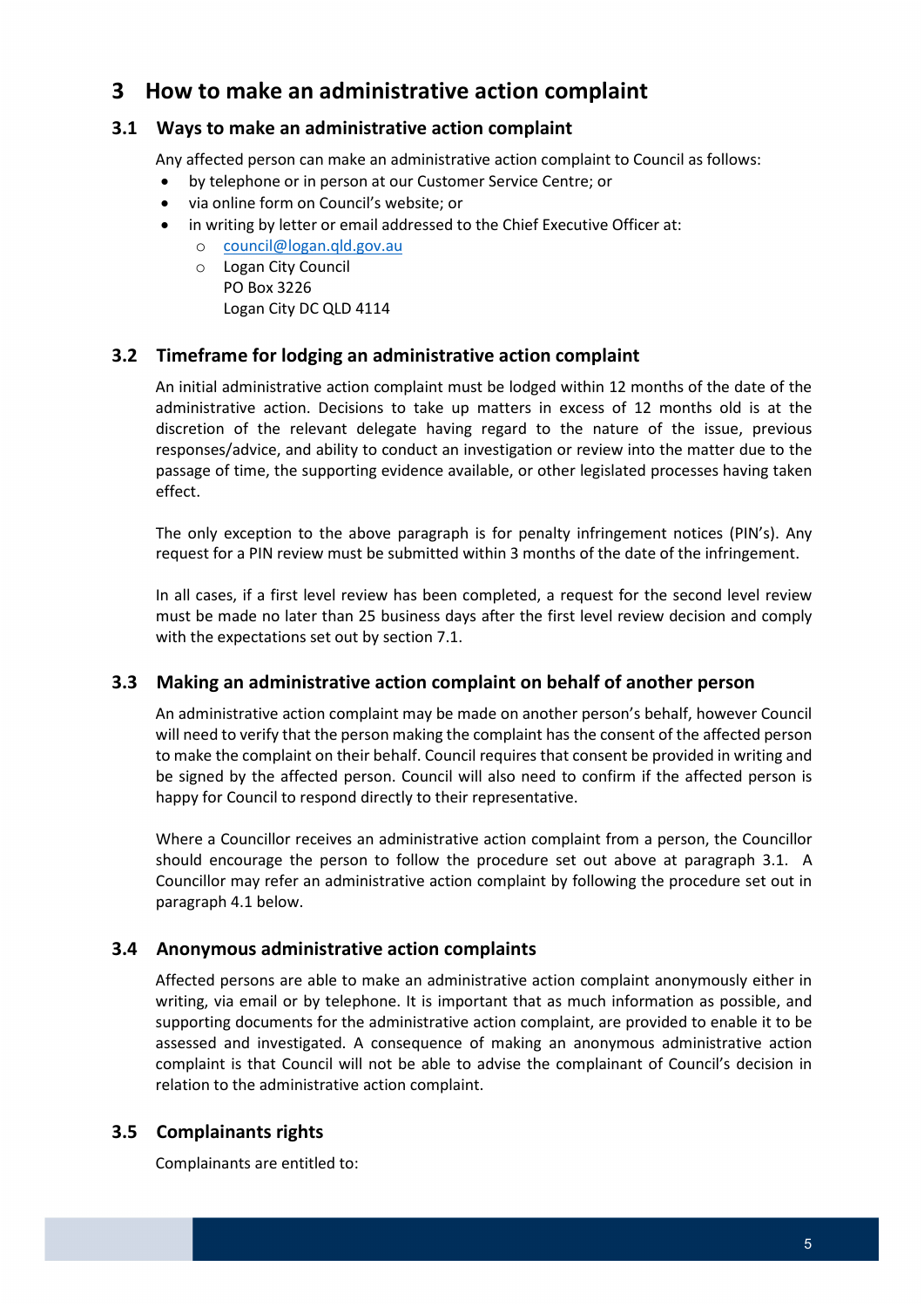- A prompt acknowledgement of Council's receipt of the administrative action complaint;
- A prompt response to the administrative action complaint;
- Be kept informed of the progress and outcome of the complaints process;
- Confidentiality of personal details (where possible within the law);
- A thorough and objective investigation or review of an administrative action complaint; and
- Written confirmation of reasons for a decision.

#### <span id="page-5-0"></span>**3.6 Complainants expectations**

 In order to ensure that an administrative action complaint is handled in the most efficient manner, Council requests that complainants:

- Clearly identify the issues of complaint, or ask for help from Council employees to do this;
- • Give Council all the available information in support of the administrative action complaint in an organised format and not provide any information that is intentionally misleading or knowingly wrong or vexatious;
- Cooperate with the Council's inquiries or investigations; and
- Treat staff with courtesy and respect.

 complainant should direct all correspondence to that officer so that the administrative action Once a reviewing officer has been allocated to the administrative action complaint, the complaint can be managed as efficiently as possible.

#### <span id="page-5-1"></span>**3.7 Councillor expectations**

 above, the complaint will be managed in the usual way set out in this procedure. Council will keep the Councillor informed of the progress of the administrative action complaint, such as when an acknowledgment letter is sent to the complainant, if and when the matter was informally resolved, and when a decision about the complaint has been provided to the Where a Councillor refers an administrative action complaint to Council under paragraph 3.3 complainant.

#### <span id="page-5-2"></span>**3.8 Unreasonable complainant conduct**

 Unreasonable complainant conduct may take several forms including unreasonable behaviour, arguments, demands, persistence, or a lack of cooperation. Council expects that all administrative action complaint. Any abuse, harassment or threats to the safety or welfare of staff may result in discontinuation of the complaint investigation and contact with the complainants will treat Council employees with courtesy and respect. If complainants do not meet these expectations, Council may set limits or conditions on the handling of the complainant may cease.

Unreasonable complaint conduct can have a major impact on staff and allocation of resources, which can raise equity issues as they lead to less resources for services, other complaints and priorities.

#### <span id="page-5-3"></span>**3.9 Frivolous, trivial, vexatious or false complaints**

 If it is found that the complainant has made a frivolous, trivial, or knowingly false or a vexatious complaint, the complaint will not be investigated and future contact with the complainant may cease.

A complaint may be considered frivolous or trivial if the complaint is without merit or unreasonably minor in nature.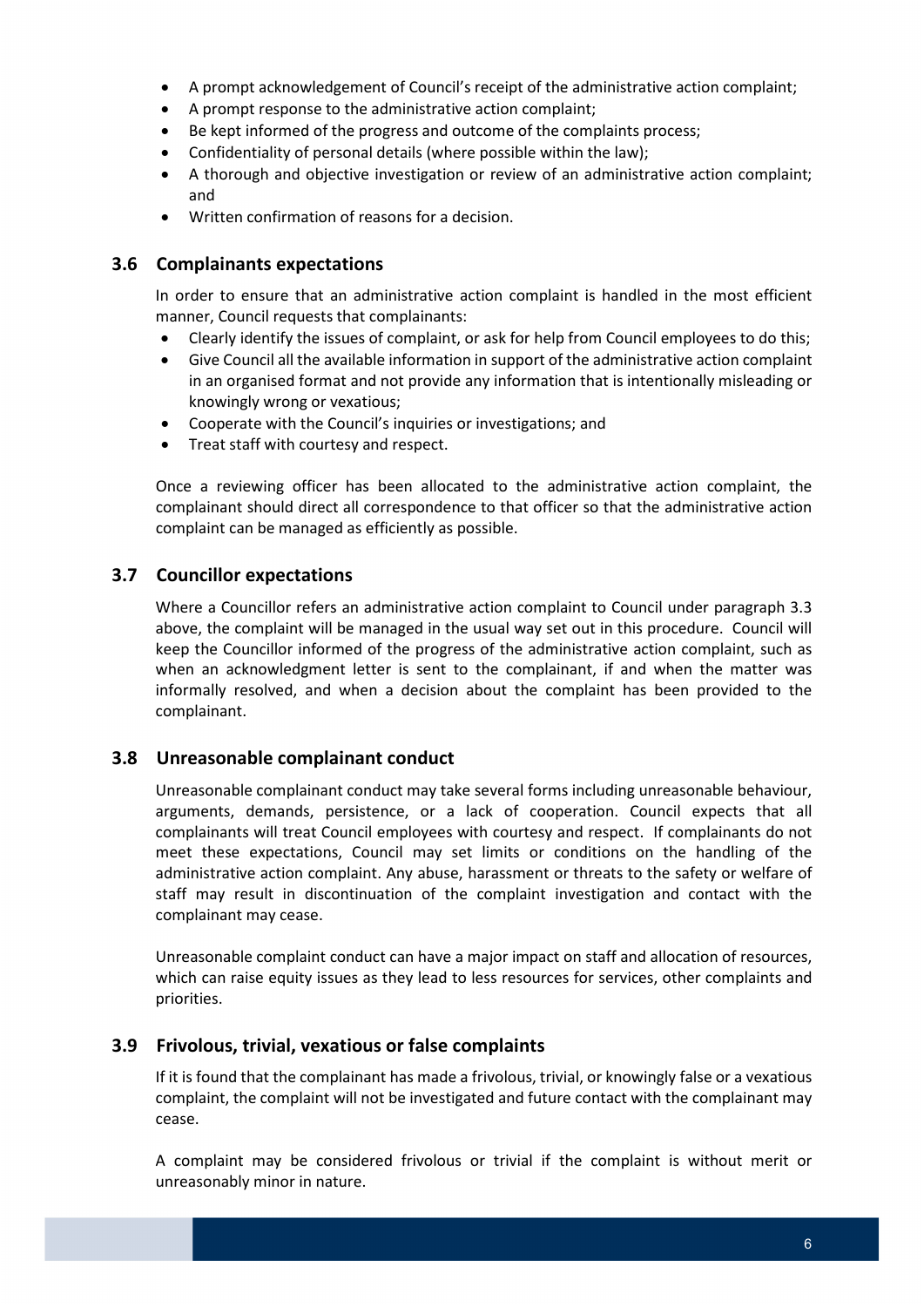A complaint may be considered vexatious if is it clearly mischievous, without merit and serving only to cause annoyance.

# <span id="page-6-0"></span>**4 Receiving, acknowledging and assessing an administrative action complaint**

Council adopts a three level approach to the management of administrative action complaints:

| 1                                                                                        | First Level - Delegate (Branch Manager)                                               |  |  |  |  |
|------------------------------------------------------------------------------------------|---------------------------------------------------------------------------------------|--|--|--|--|
|                                                                                          | Investigation and Response from the operational area                                  |  |  |  |  |
|                                                                                          | Internal review requests and complaints about decisions and actions that<br>$\bullet$ |  |  |  |  |
|                                                                                          | have not previously been reviewed                                                     |  |  |  |  |
| $\overline{2}$                                                                           | Second Level - Delegate (Director)*                                                   |  |  |  |  |
|                                                                                          | Investigation and Response from the Directorate                                       |  |  |  |  |
|                                                                                          | Internal reviews of First Level Investigations and Responses<br>$\bullet$             |  |  |  |  |
| 3<br>Third Level - Complaints Oversight Agency                                           |                                                                                       |  |  |  |  |
|                                                                                          | Investigation and Response by the relevant complaints oversight agency                |  |  |  |  |
|                                                                                          | (eg Queensland Ombudsman)                                                             |  |  |  |  |
|                                                                                          | External review of Council's Second Level Investigation or Response<br>$\bullet$      |  |  |  |  |
| * An exception to this is in relation to a Penalty Infringement Notice (PIN) review. The |                                                                                       |  |  |  |  |
|                                                                                          | Delegate will have discretion to devolve the review to a Branch Manager.              |  |  |  |  |

#### <span id="page-6-1"></span>**4.1 Receiving an administrative action complaint**

All administrative action complaints must come into Council through Customer Service, via email or online complaints form to the Records Management Program.

Where an administrative action complaint is received by Customer Service either in person or over the phone, the Customer Service officer must:

- record the complainant's details and the administrative action complaint in an email
- send the email to [council@logan.qld.gov.au](mailto:council@logan.qld.gov.au) to be triaged.

At times administrative action complaints may be received directly by an operational area within Council. If this is the case, the Council employee who receives the administrative action complaint must:

- record the details of the complainant and the administrative action complaint in an email
- send the email to [council@logan.qld.gov.au](mailto:council@logan.qld.gov.au) to be triaged.

 Where an administrative action complaint is received directly by a Councillor, the Councillor should encourage the complainant to fill out the online complaints form or send an email to [council@logan.qld.gov.au.](mailto:council@logan.qld.gov.au)

### <span id="page-6-2"></span>**4.2 Acknowledgement of administrative action complaint by Council**

 later than 5 business days after receipt of the complaint. Response times may vary depending how the complaint was made to Council and whether the customer prefers to be contacted by post, email, online or telephone. The relevant Delegate will aim to acknowledge complaints received as soon as possible but no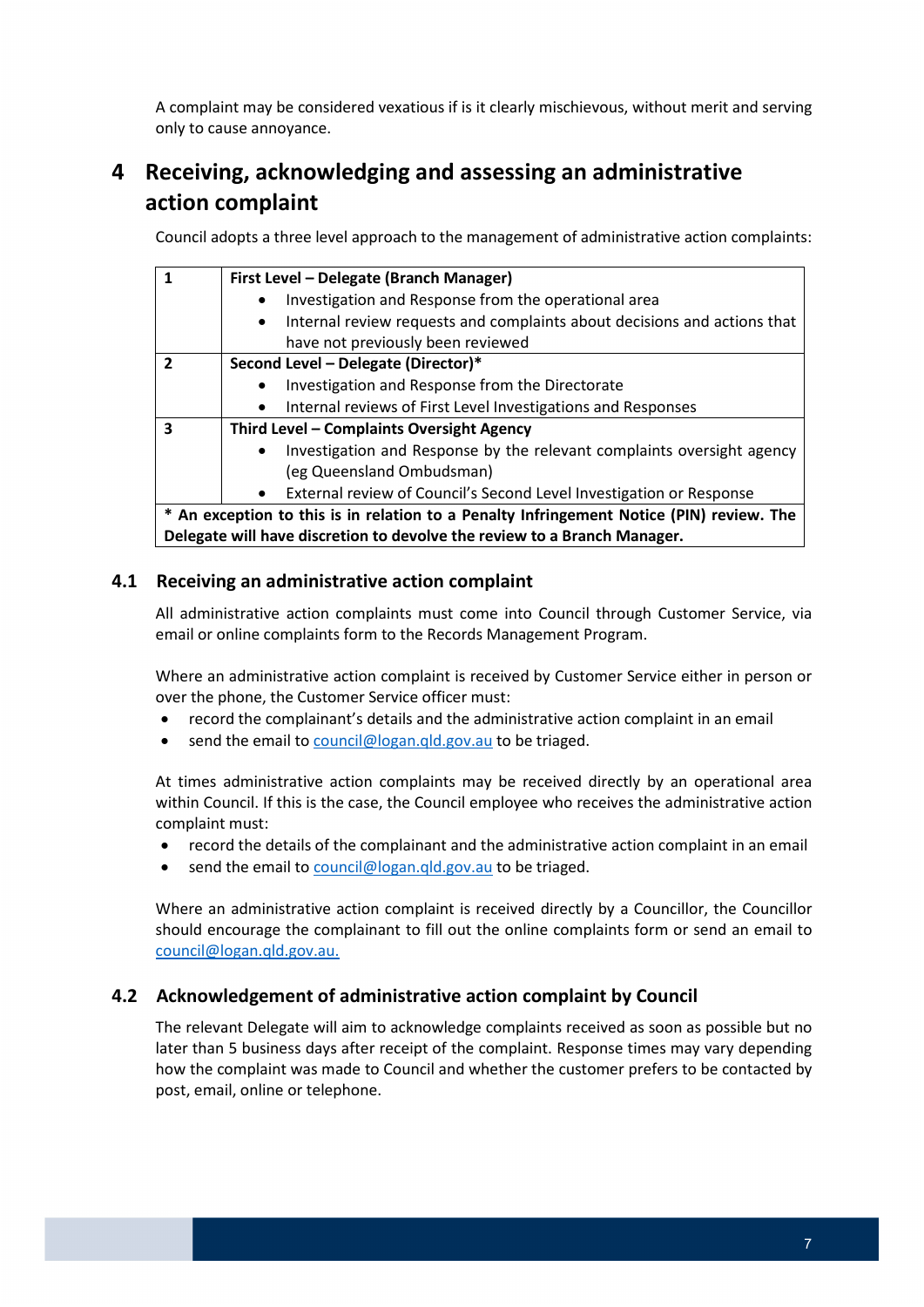# <span id="page-7-0"></span> **4.3 Registration of administrative action complaints**

 Complaints Register by the Integrity & Information Program. All complaints received by Council must be entered into Council's Administrative Action

#### <span id="page-7-1"></span>**4.4 Assessment of administrative action complaint**

 Upon receipt of an administrative action complaint, the Records Management Program officer will undertake a preliminary assessment to determine the appropriate resolution process. Council's Integrity & Information Program can provide assistance with this process as required.

The initial assessment process involves the following:

- Confirming that the subject of the complaint is within Council's jurisdiction and responsibility;
- for managing the complaint received as opposed to other review processes, or initiating a • Confirming that the administrative action complaints process is the appropriate process request for service;
- • Confirming whether the matter has already been considered as a first or second level complaint; and
- Advising the relevant Branch Manager/s of the complaint (for first level complaints) or the relevant Director/s (for second level complaints) as well as the Integrity & Information Program (all complaints).

# <span id="page-7-2"></span> **4.5 Where a complaint is multifaceted or concerns multiple Branches**

 When the Records Management Program officer undertakes the preliminary assessment to Council, the Records Management Program officer will nominate the most appropriate Branch determine the appropriate resolution process for a complaint, if the Records Management Program officer ascertains that the complaint requires response from more than one area of Manager or Director to be the lead for responding to the complaint.

Where this occurs, the relevant Branch Managers or Directors are encouraged to provide a single combined response to the complainant, to be coordinated by the nominated lead.

#### <span id="page-7-3"></span>**4.6 Where a complaint is a 'public interest disclosure'**

 Council's Public Interest Disclosure Coordinator, Corporate Governance Manager or Director of Organisational Services for further review as it may be a Public Interest Disclosure and require In instances where a complaint may involve any of the items below, it must be referred to management in accordance with the *Public Interest Disclosure Act 2010* and Council's Public Interest Disclosure Policy:

- Corrupt Conduct;
- Maladministration;
- A substantial misuse of public resources;
- A substantial and specific danger to public health and safety;
- A substantial and specific danger to the health and safety of a person with a disability;
- A substantial and specific danger to the environment; or
- A reprisal.

### <span id="page-7-4"></span> **4.7 Where a complaint involves employee conduct**

 Where a complaint alleges a potential code of conduct breach, the People and Culture Manager may be notified to determine what role they are required to play in the complaint process.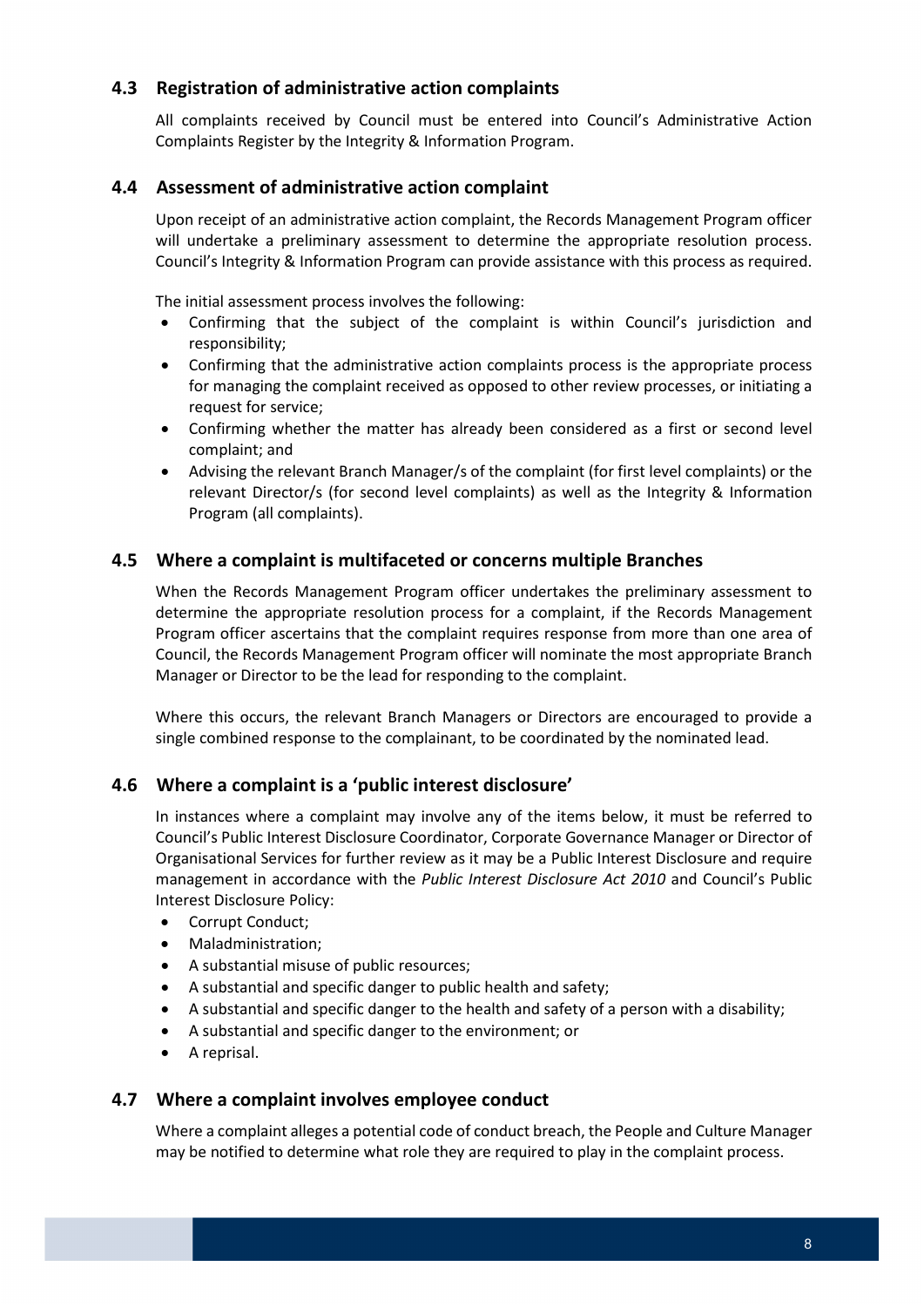Where more serious allegations are made or are evidenced during, or at the completion of, the (serious code of conduct breach) and the Integrity and Information Program (corruption or AAC1 or AAC2 review, the respective delegate must liaise with the People and Culture Branch similar) as soon as possible.

# <span id="page-8-0"></span> **4.8 Guidance for timing of investigations and responses**

Council will aim to respond to complaints as quickly as possible having regard to the following factors:

- Resource availability;
- The risk and urgency of the situation;
- The complexity of the complaint and number of issues involved; and
- The number of operational areas within Council involved in working through the complaint issues.

 Council must respond to all complaints within 25 business days, unless the matter is particularly the matter is complex. Where extensions to the original timeframe are required Council will within 3 months of the date of receipt. complex, in which case Council will correspond in writing with the complainant explaining why advise the complainant and provide a revised due date. Each AAC review must be completed

# **4.9 Exception to this Procedure**

 Penalty Infringement Notice (PIN) reviews are considered an AAC. The processing of the PIN which also raises concerns about staff conduct or behaviour must address those concerns reviews will accord with this Procedure, except where otherwise noted. Any PIN Review request having regard to existing directives on staff conduct and behaviour.

# <span id="page-8-1"></span> **5 General guidance for managing and resolving complaints**

### <span id="page-8-2"></span>**5.1 Record keeping**

When reviewing an administrative action complaint the relevant Manager or Director must keep detailed and accurate records to be stored and retained in Council's DM record management system under the relevant file. Records include:

- The complaint;
- File notes of discussions regarding the complaint;
- Material relating to investigation;
- All correspondence relating to the matter; and
- the decisions and outcomes. • Any documents relating to a review, including recommendations, decisions, reasons for

### <span id="page-8-3"></span>**5.2 Confidentiality and privacy**

A complainant's details should remain confidential. However, Council may be obliged to disclose a person's details to an external body for investigation or under a legal or statutory process.

 information must not be disclosed to an entity other than the person the subject of the personal Council officers should bear in mind that under Information Privacy Principle (IPP) 11, personal information. Relevant exclusions may include the following:

- The person has expressly or impliedly agreed to the disclosure; or
- to public health, safety or welfare; or • Council officers are satisfied, on reasonable grounds, that the disclosure is necessary to lesson or prevent a serious threat to the life, health, safety or welfare of an individual, or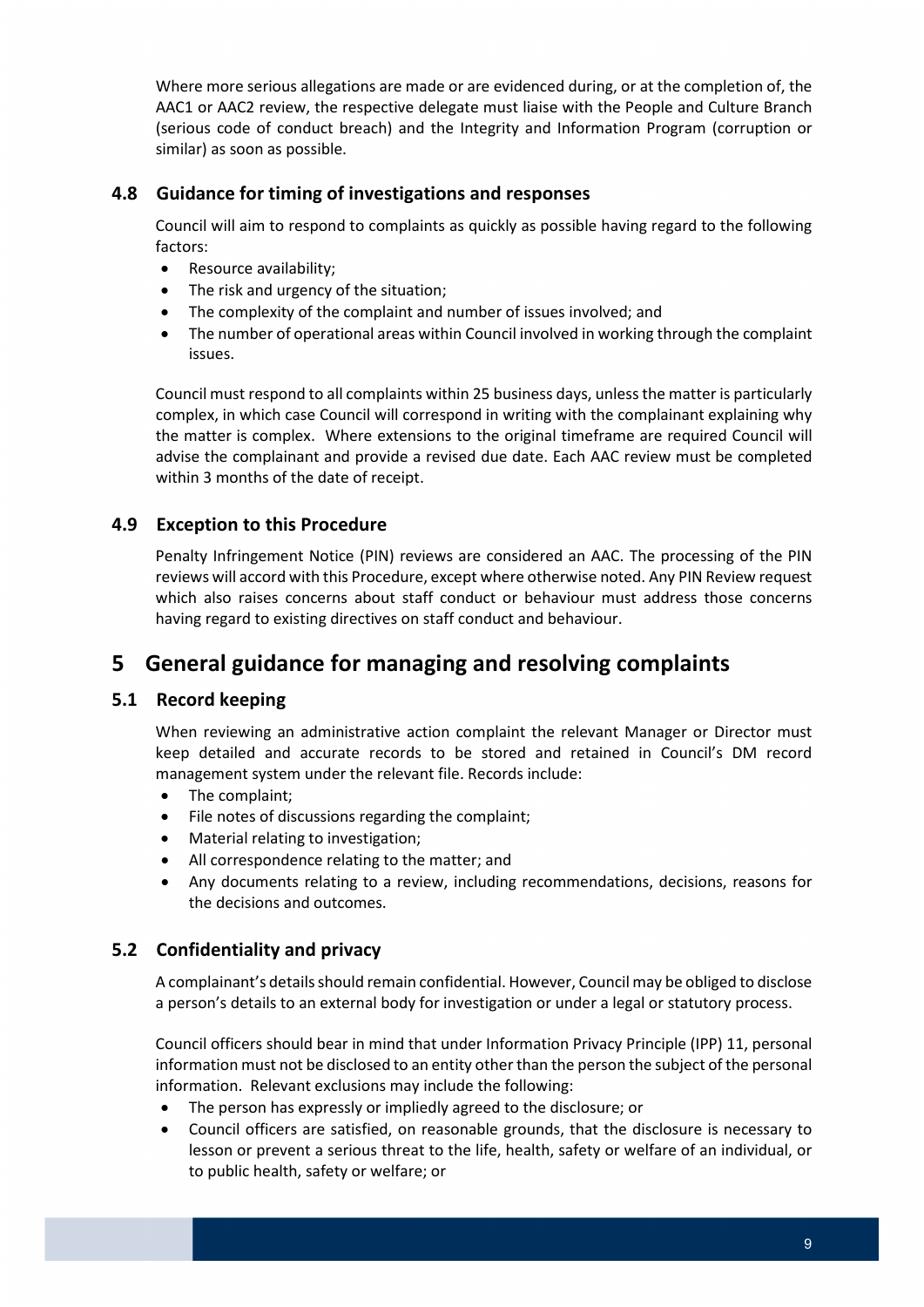• The disclosure is authorised or required under law.

For guidance, refer to the Integrity and Information Program.

### <span id="page-9-0"></span>**5.3 Guidance for investigations**

 The officer who is investigating the complaint must do so as expeditiously as possible and where a complex investigation is required, update the complainant on the progress of the response.

 discussions with the complainant, Council employees and, where relevant, third parties. For complex complaints, the officer should prepare an action plan for conducting the investigation and gather all information necessary to conduct the investigation, such as relevant laws and Council policies and processes. The officer may also obtain information from

 or legitimate expectations could be affected by the review has a right to a non-biased, impartial When undertaking an investigation, officers must adhere to the principles of procedural fairness and natural justice. All relevant, credible and dispute issues must be properly examined free of bias. Any resulting decisions must be supported by evidence. A person whose rights, interests, assessment of the facts and allegations.

 Council's administrative processes for consideration by the relevant Manager or Director. For complex matters, the officer must prepare a report setting out their findings, what action, if any, is proposed to be taken and, if necessary, any recommendations for improvements to

### <span id="page-9-1"></span>**5.4 Office of Queensland Ombudsman Good Decision Making Guidance**

The Office of the Queensland Ombudsman recommends a ten step guide to investigating and making a decision about a complaint:

- 1. Maintain a document trail;
- 2. Identify the power to make a decision;
- 3. Consider the authority and suitability of the decision maker;
- 4. Identify all relevant matters;
- 5. Follow procedures;
- 6. Gather all relevant information;
- 7. Provide Procedural Fairness;
- 8. Determine the facts;
- 9. Evaluate the facts to make the decision; and
- 10. Give meaningful and accurate reasons for your decisions.

Council's 'Good Decisions' eLearning module also provides detailed guidance on decision making and writing good decisions.

#### **5.5 Consideration of Human Rights**

 All officers must have regard to a person's human rights and ensure their decisions are compatible with the Human Rights Act 2019.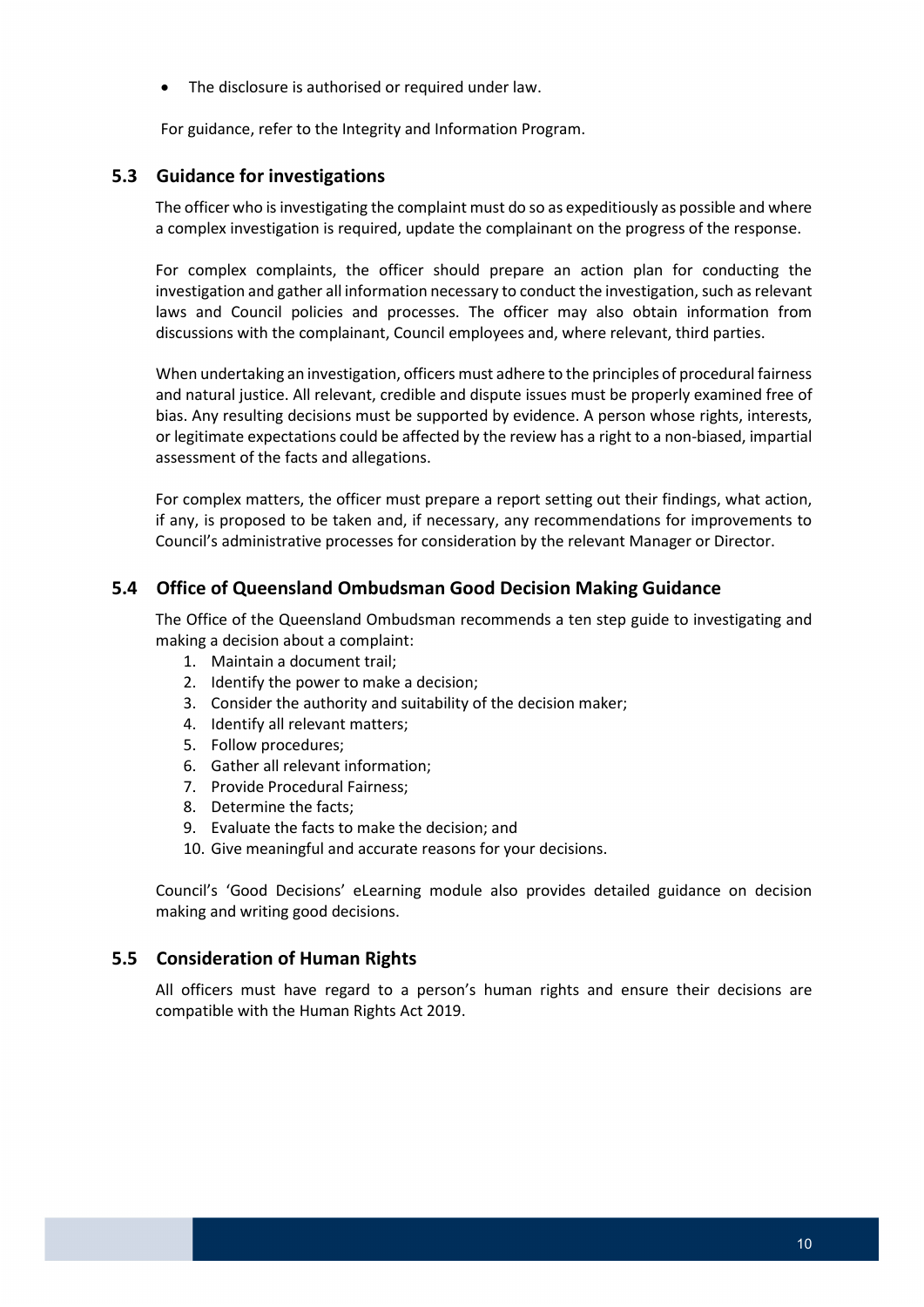# <span id="page-10-0"></span>**6 Management of first level complaints**

# <span id="page-10-1"></span> **6.1 Initial assessment and allocation of first level complaints**

 reviewed/assessed by Council. They may include internal review requests for a decision made First level complaints are administrative action complaints which have not previously been by Council.

 First level complaints must be managed by the Branch Manager of the relevant operational the reviewing officer must not be at a lower level than the officer who made the original area. The Branch Manager may assign a reviewing officer to investigate, manage and respond to the complaint. If the complaint is about a Council decision or is an internal review request, decision.

| <b>Required item</b>            | <b>Guidance</b>                                                                                                                                                                                                                                                                                                                                                                                                                         |
|---------------------------------|-----------------------------------------------------------------------------------------------------------------------------------------------------------------------------------------------------------------------------------------------------------------------------------------------------------------------------------------------------------------------------------------------------------------------------------------|
| Acknowledgement of<br>complaint | All complaints must be formally acknowledged by a<br>reviewing officer as soon as possible but within 5 business<br>days. When providing the acknowledgement, the reviewing<br>officer must:<br>Provide an estimate of the time expected to respond<br>to the complaint; and<br>Contact details for providing further information.                                                                                                      |
| Informal resolution             | For non-complex complaints, the reviewing officer may be<br>able to respond to and resolve the complaint informally.<br>Where this occurs, the reviewing officer must provide<br>written confirmation of the agreed informal resolution to<br>the complainant, and provide a copy to the Integrity &<br>Information Program to update the Administrative Action<br>Complaints Register.                                                 |
| Investigation process           | The investigation process should consider the following<br>matters where relevant:<br>Concerns raised by the complainant;<br>Clarification obtained from the complainant;<br>Relevant Council policies and established processes,<br>local laws and other statutory provisions;<br>Relevant correspondence and other<br>$\bullet$<br>communications relating to the complaint; and<br>Evidence and other material available to Council. |
| Decision                        | At the completion of the investigation, the reviewing officer<br>should make a decision as to:<br>Whether the complaint is upheld; and<br>What remedy or remedies (if applicable) will be<br>$\bullet$<br>appropriate.                                                                                                                                                                                                                  |
| Remedies available              | Remedies available to resolve a complaint may include:<br>Admission of fault;<br>$\bullet$<br>Explanation;<br>Apology;<br>Change of decision;<br>Change to policy or procedure;                                                                                                                                                                                                                                                         |

# <span id="page-10-2"></span>**6.2 Guidance for managing and resolving first level complaints**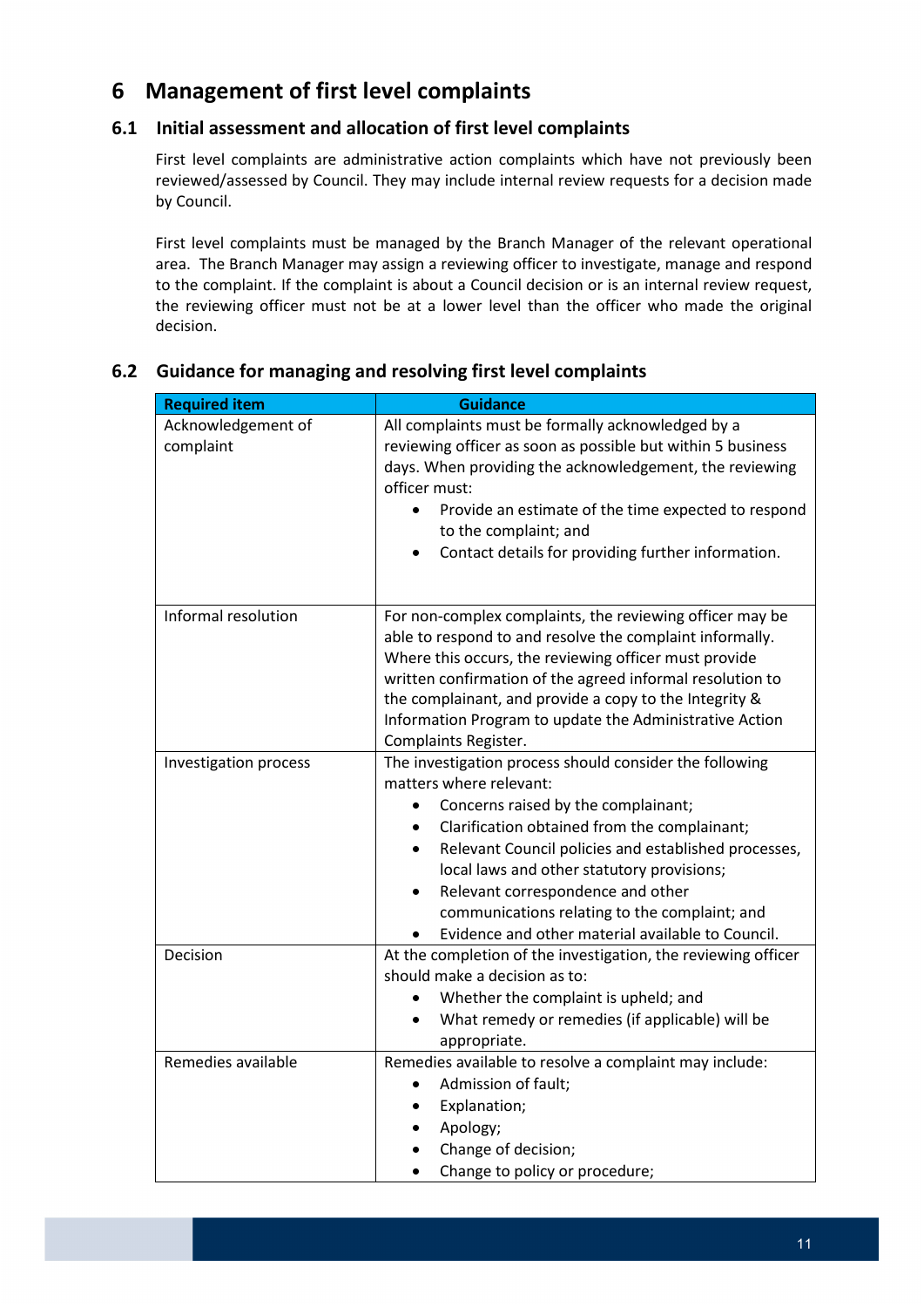|                                                | Repair/rework/replacement; or<br>$\bullet$<br>Further assistance.                                                                                                                                                                                                                                                                                                                                                                                                                                                                                                                                                                                                                                                                                                                                                                                                                                                     |
|------------------------------------------------|-----------------------------------------------------------------------------------------------------------------------------------------------------------------------------------------------------------------------------------------------------------------------------------------------------------------------------------------------------------------------------------------------------------------------------------------------------------------------------------------------------------------------------------------------------------------------------------------------------------------------------------------------------------------------------------------------------------------------------------------------------------------------------------------------------------------------------------------------------------------------------------------------------------------------|
| Notification of decision to<br>the complainant | Once the investigation has been completed, the reviewing<br>officer must:<br>Notify the complainant in writing of the decision:<br>Include a summary of the investigation process<br>$\circ$<br>undertaken;<br>Include a summary of supporting reasons for the<br>$\circ$<br>decision in the response to the complainant;<br>Explain Council's roles and relevant powers with<br>$\circ$<br>respect to the particular issues;<br>Provide the complainant with their review rights,<br>$\circ$<br>including that if they remain dissatisfied with<br>Council's response, they can make a written<br>request for an internal review to Council's Chief<br>Executive Officer.<br>Consider whether a courtesy telephone call is<br>appropriate to explain the decision to the<br>complainant;<br>Notify the Integrity & Information Program of the<br>outcome to update the Administrative Action<br>Complaints Register. |

See the flow chart at **Appendix 1** for an overview of the process.

# <span id="page-11-0"></span> **7 Management of second level complaints**

#### <span id="page-11-1"></span>**7.1 What should a request include?**

 A second level review request should clearly set out the grounds why the complainant believes a decision was incorrect, unreasonable or wrong.

 The mere expression of disappointment about the decision, questioning the validity of the decision, or seeking further explanation or clarification without formally asking for a second level review will mean the matter is concluded.

 The second level review request should refer to any documents or other evidence relied upon to support the review request, a concise summary of the reasons for requesting the review – why the decision was wrong or why/how the assessment, investigation or decision was deficient.

Requests for a second level review should include:

- previous case reference number, if known:
- any new information that should be considered in reviewing the matter;
- copies of any relevant letters or other documents that have not previously been provided;
- the outcome the complainant wants.

 If a complainant does not make a valid request, the decision made about the validity of the request (for example, the request does not provide sufficient grounds for a second level review as outlined above) is a final decision and is not reviewable.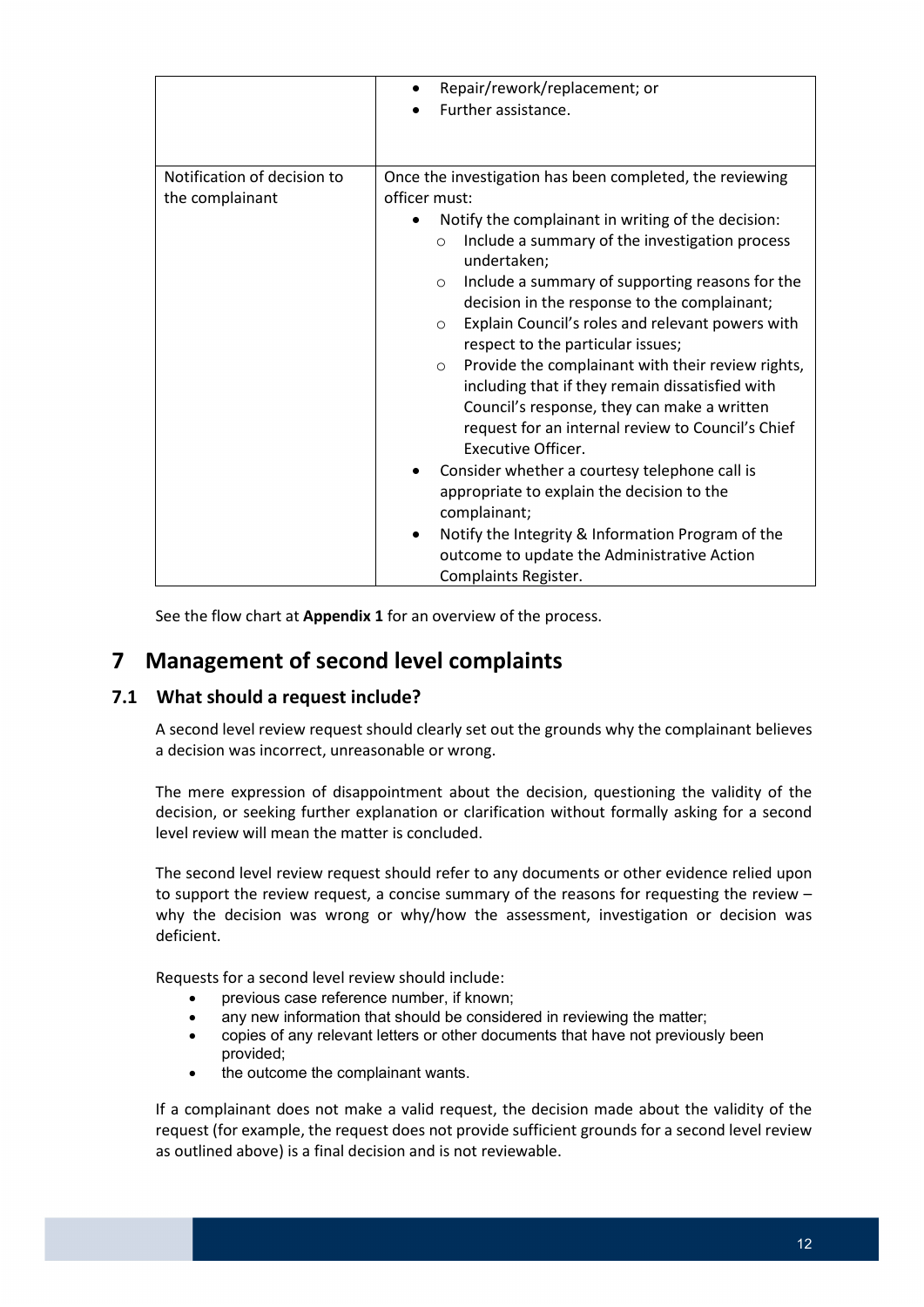### **7.2 Initial assessments and allocation of second level complaints**

Generally, a complaint will not be investigated at the second level (second level review) until it has progressed through the first level complaint process and the complainant satisfies section 7.1.

 review having regard to the history of the matter, complexity, or other reasons deemed In certain instances, it may be appropriate for a matter to escalate straight to second level appropriate by the delegate.

 level review. The Director may assign a senior officer to investigate the matter and collect documentation for the Director but the Director must respond to the complaint. Second level reviews will be undertaken by the Director of the relevant operational area that the complaint relates to, provided they have not been involved in the original matter or first

 second level review, the CEO will appoint a Director from another operational area to undertake Where it is not appropriate for the Director of the relevant operational area to undertake the the review.

# <span id="page-12-0"></span> **7.3 Guidance for managing and resolving a second level complaint**

| <b>Required item</b>                              | <b>Guidance</b>                                                                                                                                                                                                                                                                                                                                                                                                                               |
|---------------------------------------------------|-----------------------------------------------------------------------------------------------------------------------------------------------------------------------------------------------------------------------------------------------------------------------------------------------------------------------------------------------------------------------------------------------------------------------------------------------|
| Acknowledgement of request<br>for internal review | All second level review requests must be formally<br>acknowledged by the Director as soon as possible but within<br>5 business days. When providing the acknowledgement, the<br>Director must:<br>Provide an estimate of the time expected to respond<br>to the complaint; and<br>Contact details for providing further information.<br>$\bullet$                                                                                             |
| Investigation process                             | The investigation process should consider the following<br>matters:<br>Concerns raised by the complainant;<br>Relevant Council policies and established processes,<br>$\bullet$<br>local laws and other statutory provisions;<br>Relevant correspondence and other<br>٠<br>communications relating to the complaint;<br>Evidence and other material available to Council;<br>and<br>Council's first level response and supporting<br>reasons. |
| Decision                                          | At the completion of the investigation, the Director should<br>make a decision as to:<br>Whether the complaint is upheld; and<br>What remedy or remedies (if applicable) will be<br>appropriate.                                                                                                                                                                                                                                              |
| Remedies available                                | Remedies available to resolve a complaint may include:<br>Admission of fault;<br>Explanation;<br>Apology;<br>Change of decision;<br>Change to policy or procedure;<br>Repair/rework/replacement; or                                                                                                                                                                                                                                           |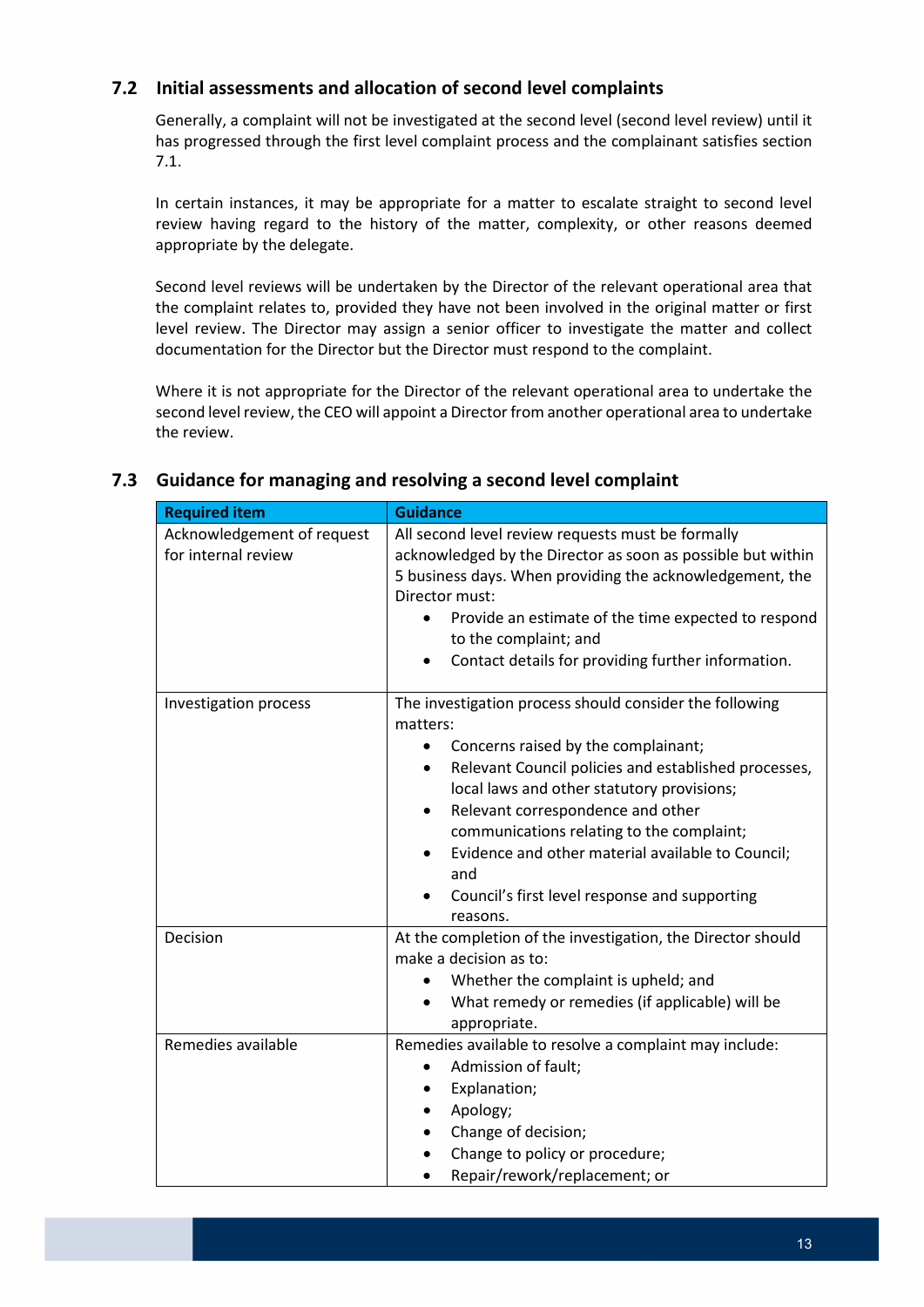|                                                | Further assistance.                                                                                                                                                                                                                                                                                                                                                                                                                                           |
|------------------------------------------------|---------------------------------------------------------------------------------------------------------------------------------------------------------------------------------------------------------------------------------------------------------------------------------------------------------------------------------------------------------------------------------------------------------------------------------------------------------------|
| Notification of decision to the<br>complainant | Once the investigation has been completed, the reviewing<br>officer must:<br>Notify the complainant in writing of the decision:<br>Include a summary of the investigation process<br>$\circ$                                                                                                                                                                                                                                                                  |
|                                                | undertaken;<br>Include a summary of supporting reasons for the<br>$\circ$<br>decision in the response to the complainant;<br>Explain Council's roles and relevant powers with<br>$\circ$<br>respect to the particular issues;<br>Provide the complainant with their review rights,<br>$\circ$<br>including that if they remain dissatisfied with<br>Council's response, they can make a written<br>request for an external review to Queensland<br>Ombudsman. |
|                                                | Consider whether a courtesy telephone call is<br>appropriate to explain the decision to the<br>complainant;<br>Notify the Integrity & Information Program as to the<br>outcome to update the Administrative Action<br>Complaint Register.                                                                                                                                                                                                                     |

\*As noted by section 4 & 4.9, reviews of PIN's may be devolved to the Branch Manager

See the flow chart at **Appendix 2** for an overview of the process.

# <span id="page-13-0"></span> **8 Request for review by an external agency – third level complaints**

 Where a complainant remains dissatisfied with the outcome of a second level (internal review), they may wish to lodge a complaint with an external agency such as the Office of the Queensland Ombudsman.

 An application for external review application must be made in writing to the Queensland Ombudsman.

An external review application can be lodged with the Queensland Ombudsman in one of the following ways:

| In person: | Level 18, 53 Albert St, Brisbane                     |
|------------|------------------------------------------------------|
| By post:   | GPO Box 3314. Brisbane QLD 4001                      |
| Online:    | https://www.ombudsman.qld.gov.au/about-us/contact-us |

Generally, the Office of the Queensland Ombudsman will not review a complaint until it has been reviewed as a second level complaint by Council.

# <span id="page-13-1"></span>**9 Roles and responsibilities**

 The Chief Executive Officer has designated the following roles and responsibilities for managing administrative action complaints within Council: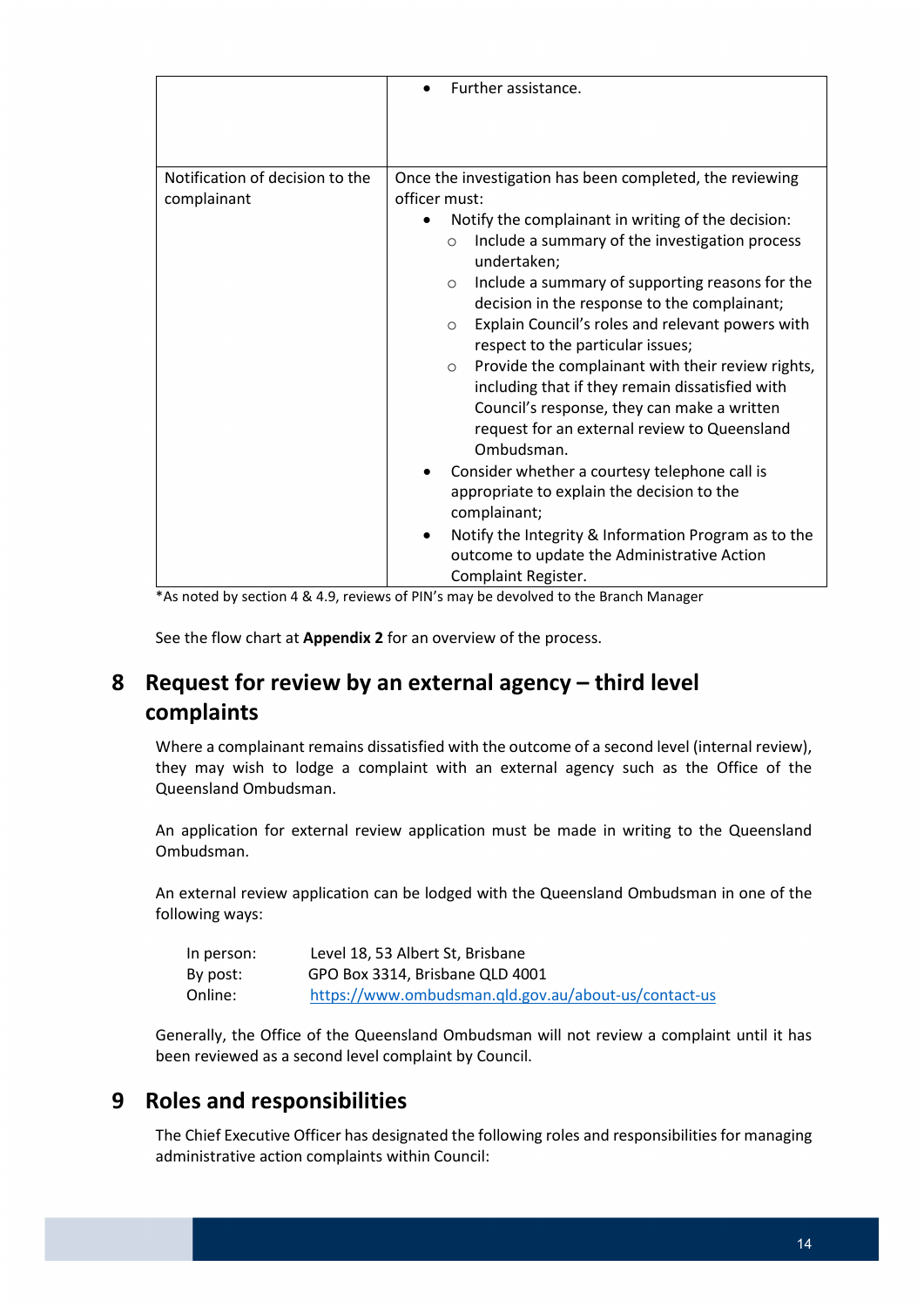| <b>Role</b>              | <b>Responsibilities</b>                                                                                                                          |  |  |  |
|--------------------------|--------------------------------------------------------------------------------------------------------------------------------------------------|--|--|--|
| <b>Councillors</b>       | ٠<br>refer any complaint received to council@logan.qld.gov.au                                                                                    |  |  |  |
| <b>CEO</b>               | may request that complaint proceed directly to the second level stage<br>Ξ                                                                       |  |  |  |
|                          | having regard to the history and complexity of the matter                                                                                        |  |  |  |
|                          | nominate an appropriate Director to undertake a second level review<br>Ξ                                                                         |  |  |  |
|                          | where the Director of the relevant operational area cannot undertake                                                                             |  |  |  |
|                          | the review                                                                                                                                       |  |  |  |
| <b>Directors</b>         | responsible for investigating and responding to second level<br>٠<br>complaints having regard to the relevant area of operation and<br>expertise |  |  |  |
|                          | may assign a senior officer to investigate the matter and collect<br>٠                                                                           |  |  |  |
|                          | documentation for their review                                                                                                                   |  |  |  |
|                          | acknowledge receipt of the complaint<br>٠                                                                                                        |  |  |  |
|                          | investigate the complaint as expeditiously as possible<br>٠                                                                                      |  |  |  |
|                          | keep the complainant informed of the progress of the investigation<br>Ξ                                                                          |  |  |  |
|                          | provide a detailed written decision letter to the complainant after the<br>٠<br>investigation has been completed                                 |  |  |  |
|                          | responsible for the oversight of implementing operational<br>٠                                                                                   |  |  |  |
|                          | improvement opportunities identified from the complaints process                                                                                 |  |  |  |
|                          | (level 1 or 2).                                                                                                                                  |  |  |  |
| <b>Managers</b>          | responsible for investigating and responding to first level complaints<br>٠                                                                      |  |  |  |
|                          | received by Council                                                                                                                              |  |  |  |
|                          | may appoint a reviewing officer to investigate and respond to first<br>٠                                                                         |  |  |  |
|                          | level complaints                                                                                                                                 |  |  |  |
|                          | acknowledge receipt of the complaint<br>٠                                                                                                        |  |  |  |
|                          | investigate the complaint as expeditiously as possible<br>٠                                                                                      |  |  |  |
|                          | keep the complainant informed of the progress of the investigation<br>٠                                                                          |  |  |  |
|                          | provide a detailed written decision letter to the complainant after the<br>٠                                                                     |  |  |  |
|                          | investigation has been completed                                                                                                                 |  |  |  |
|                          | responsible for the implementation and monitoring of process<br>٠                                                                                |  |  |  |
|                          | improvement opportunities identified as part of the first level                                                                                  |  |  |  |
|                          | complaints process                                                                                                                               |  |  |  |
| <b>Reviewing officer</b> | acknowledge receipt of the complaint<br>٠                                                                                                        |  |  |  |
|                          | investigate the complaint as expeditiously as possible<br>٠                                                                                      |  |  |  |
|                          | keep the complainant informed of the progress of the investigation<br>Е                                                                          |  |  |  |
|                          | provide a detailed written decision letter to the complainant after the<br>٠                                                                     |  |  |  |
|                          | investigation has been completed                                                                                                                 |  |  |  |
| <b>Council employees</b> | undertake their work in a professional manner and, in accordance<br>٠<br>with Council's Customer Service Charter and the Employee Code of        |  |  |  |
|                          | Conduct.                                                                                                                                         |  |  |  |
|                          | assist customers wishing to make a complaint if required<br>٠                                                                                    |  |  |  |
|                          | report any complaint received to council@logan.qld.gov.au for<br>٠                                                                               |  |  |  |
|                          | recording and investigation in accordance with this Policy                                                                                       |  |  |  |
|                          | assist with any complaint related investigation if requested to do so<br>٠                                                                       |  |  |  |
| <b>Integrity &amp;</b>   | maintenance of the Administrative Action Complaints Register;<br>٠                                                                               |  |  |  |
| <b>Information</b>       | development and maintenance of templates and example documents<br>٠                                                                              |  |  |  |
| Program                  | for use by Managers, Directors and reviewing officers;                                                                                           |  |  |  |
|                          | providing complaints training for the organisation.<br>٠                                                                                         |  |  |  |
| <b>Customer Service</b>  | receiving administrative action complaints and passing these on to the<br>٠                                                                      |  |  |  |
|                          | Records Management Program for triage and allocation to the                                                                                      |  |  |  |
|                          | relevant business area                                                                                                                           |  |  |  |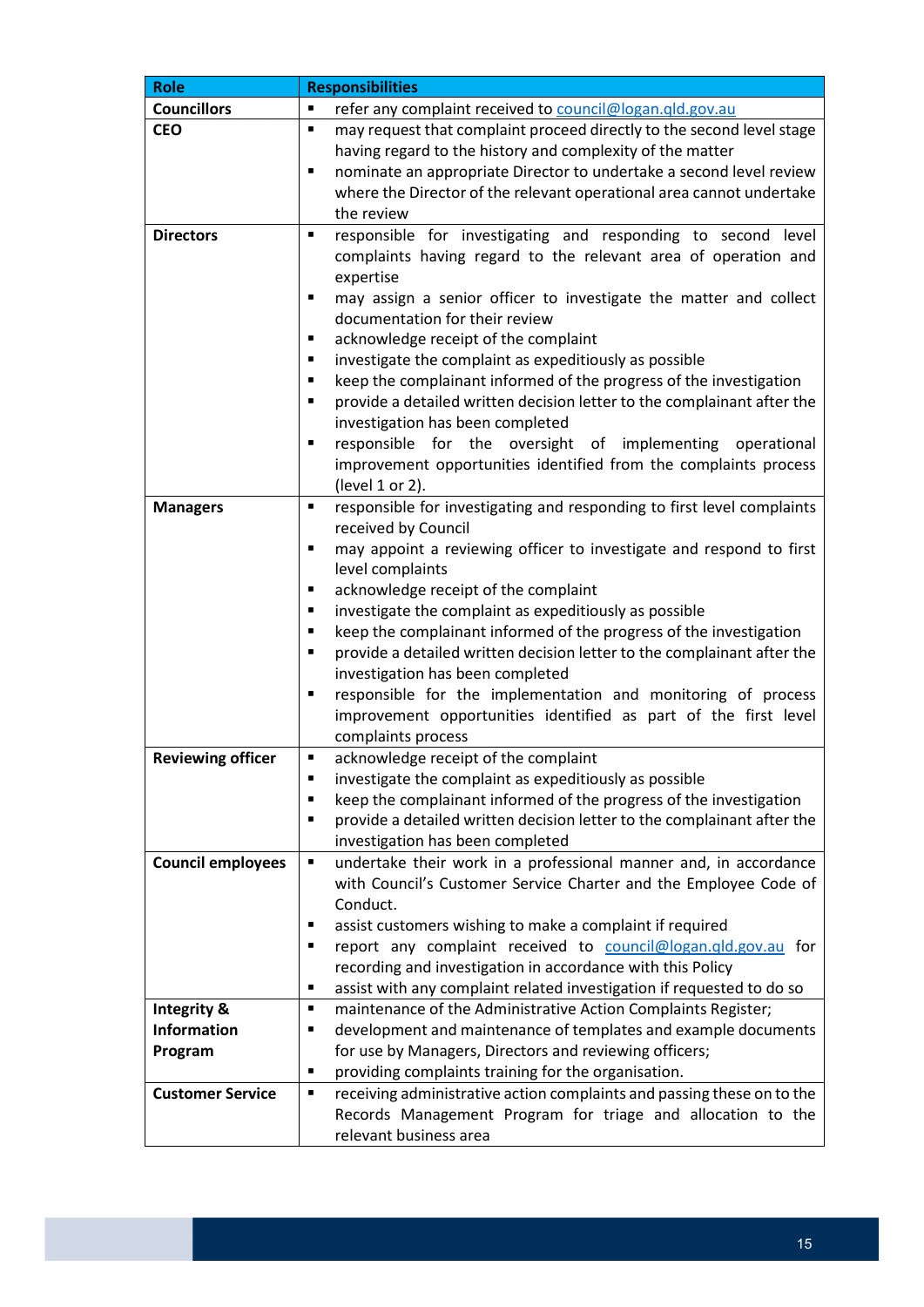| <b>Records</b>    |                                                                        | receiving administrative action complaints and allocation to the |  |  |  |  |
|-------------------|------------------------------------------------------------------------|------------------------------------------------------------------|--|--|--|--|
| <b>Management</b> |                                                                        | relevant business area for action                                |  |  |  |  |
| Program           | notification to the Integrity & Information Program so that the matter |                                                                  |  |  |  |  |
|                   |                                                                        | can be included in the Administrative Action Complaints Register |  |  |  |  |

# <span id="page-15-0"></span>**10 Definitions**

Definitions for terms used within the Procedure can be found in the Administrative Action Complaints Policy (DM: 13315096).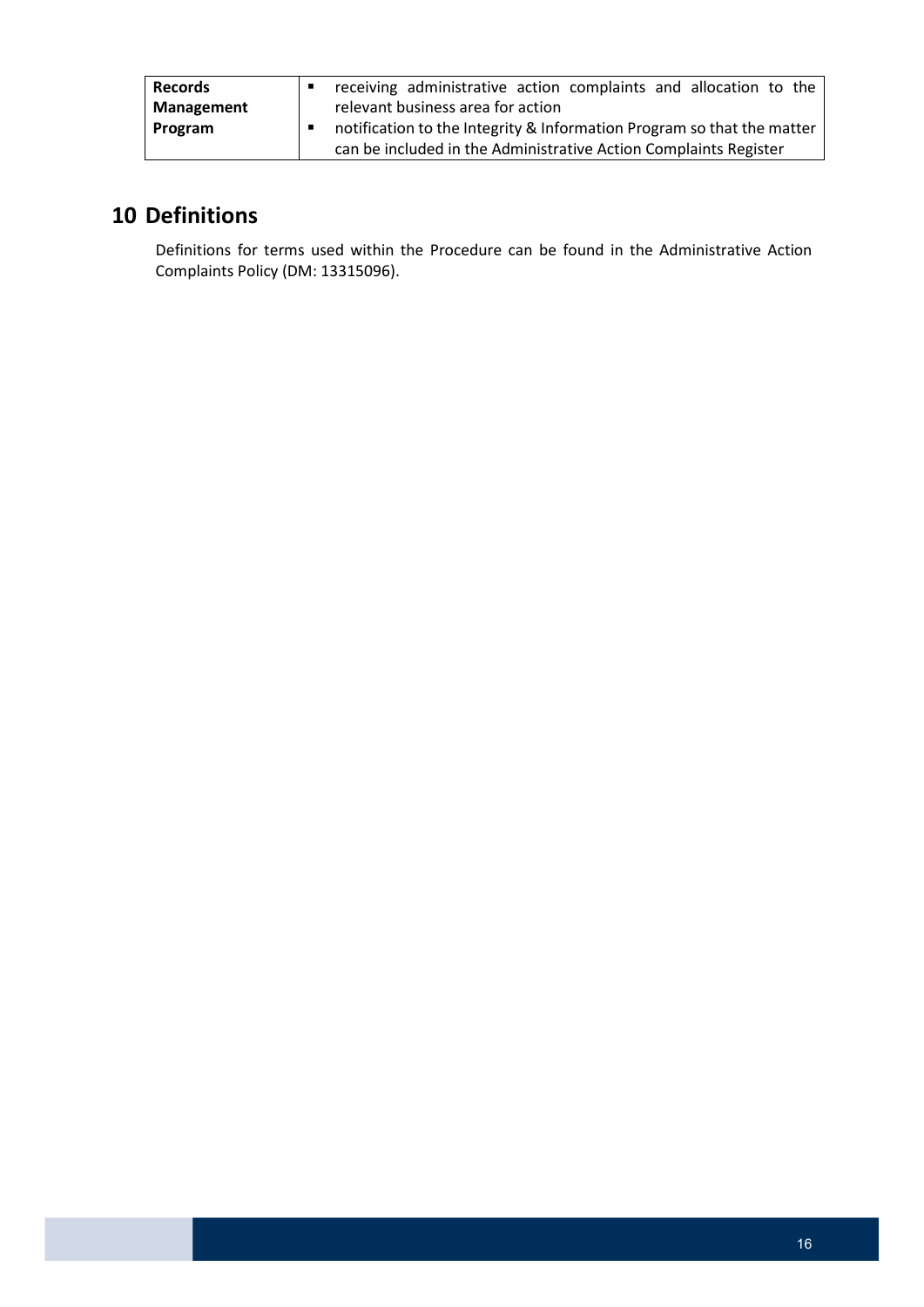# <span id="page-16-0"></span>Appendix 1 – Flow chart of process for first level complaints